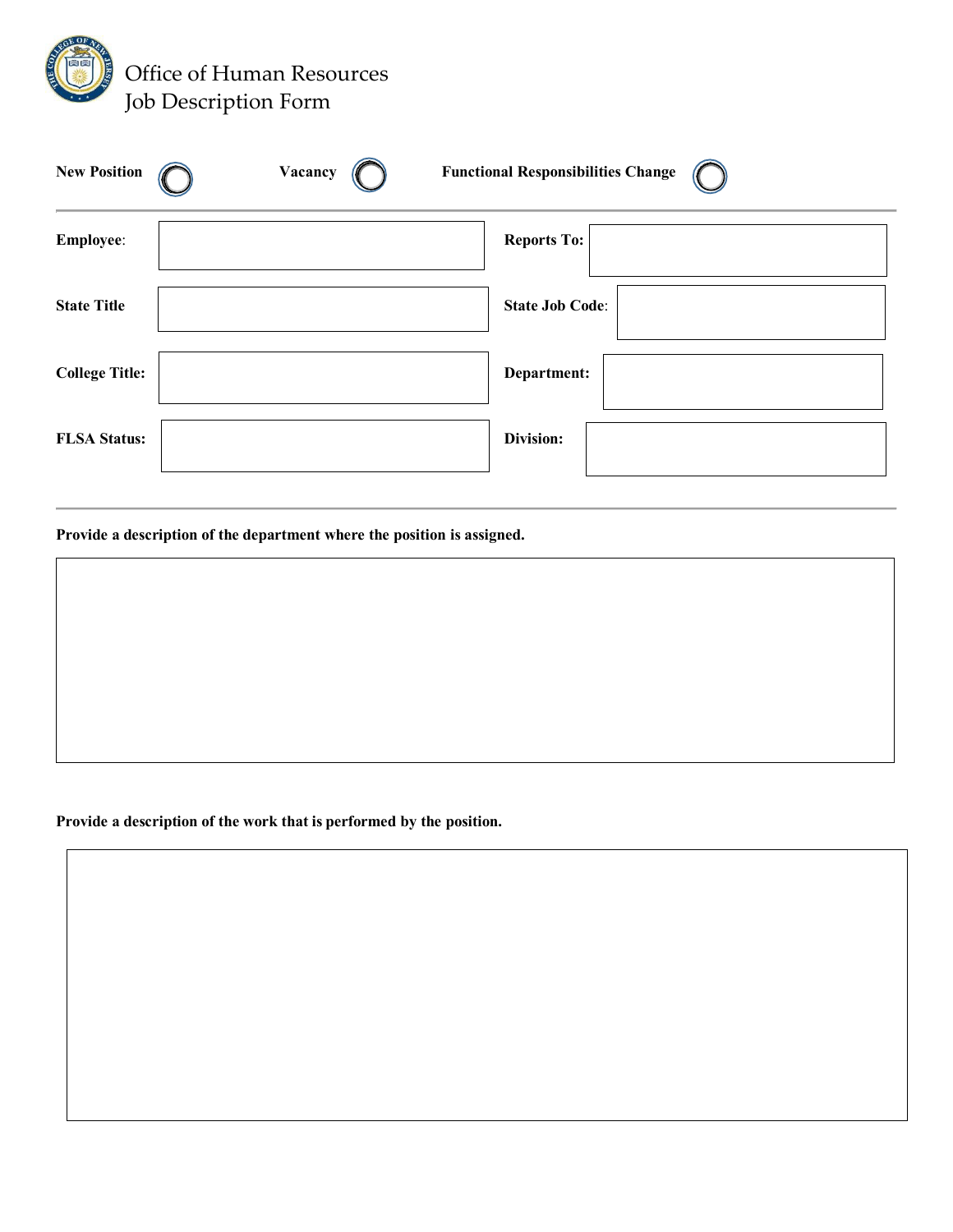

# The Office of Human Resources

### Job Description Form

| % of Time<br>Spent (Must<br>equal 100%) | Frequency<br>(daily, weekly,<br>monthly, quarterly,<br>annually) | <b>Description of Essential Function</b> |
|-----------------------------------------|------------------------------------------------------------------|------------------------------------------|
|                                         |                                                                  |                                          |
|                                         |                                                                  |                                          |
|                                         |                                                                  |                                          |
|                                         |                                                                  |                                          |
|                                         |                                                                  |                                          |
|                                         |                                                                  |                                          |
|                                         |                                                                  |                                          |
|                                         |                                                                  |                                          |
|                                         |                                                                  |                                          |
|                                         |                                                                  |                                          |
|                                         |                                                                  |                                          |
|                                         |                                                                  |                                          |
|                                         |                                                                  |                                          |
|                                         |                                                                  |                                          |
|                                         |                                                                  |                                          |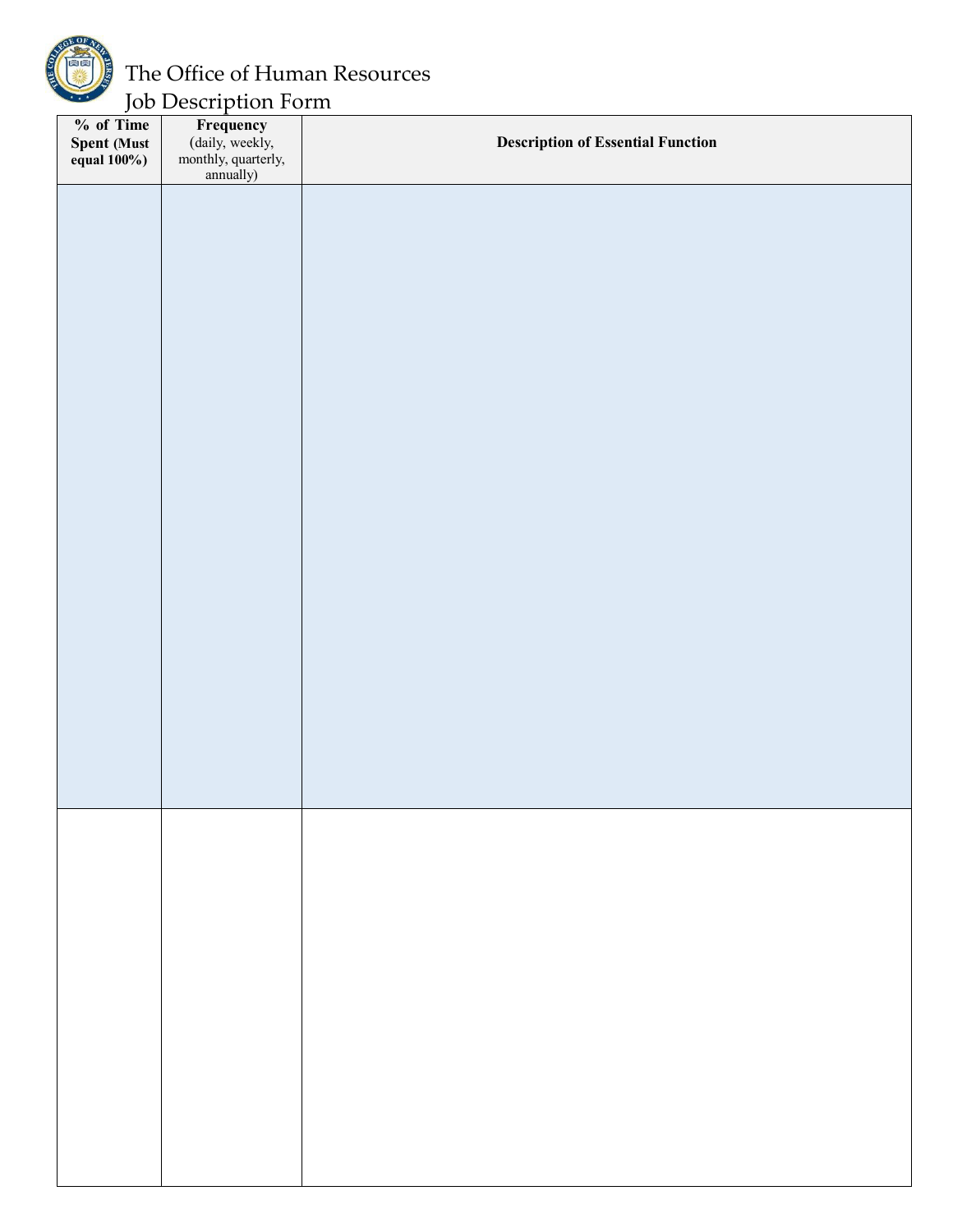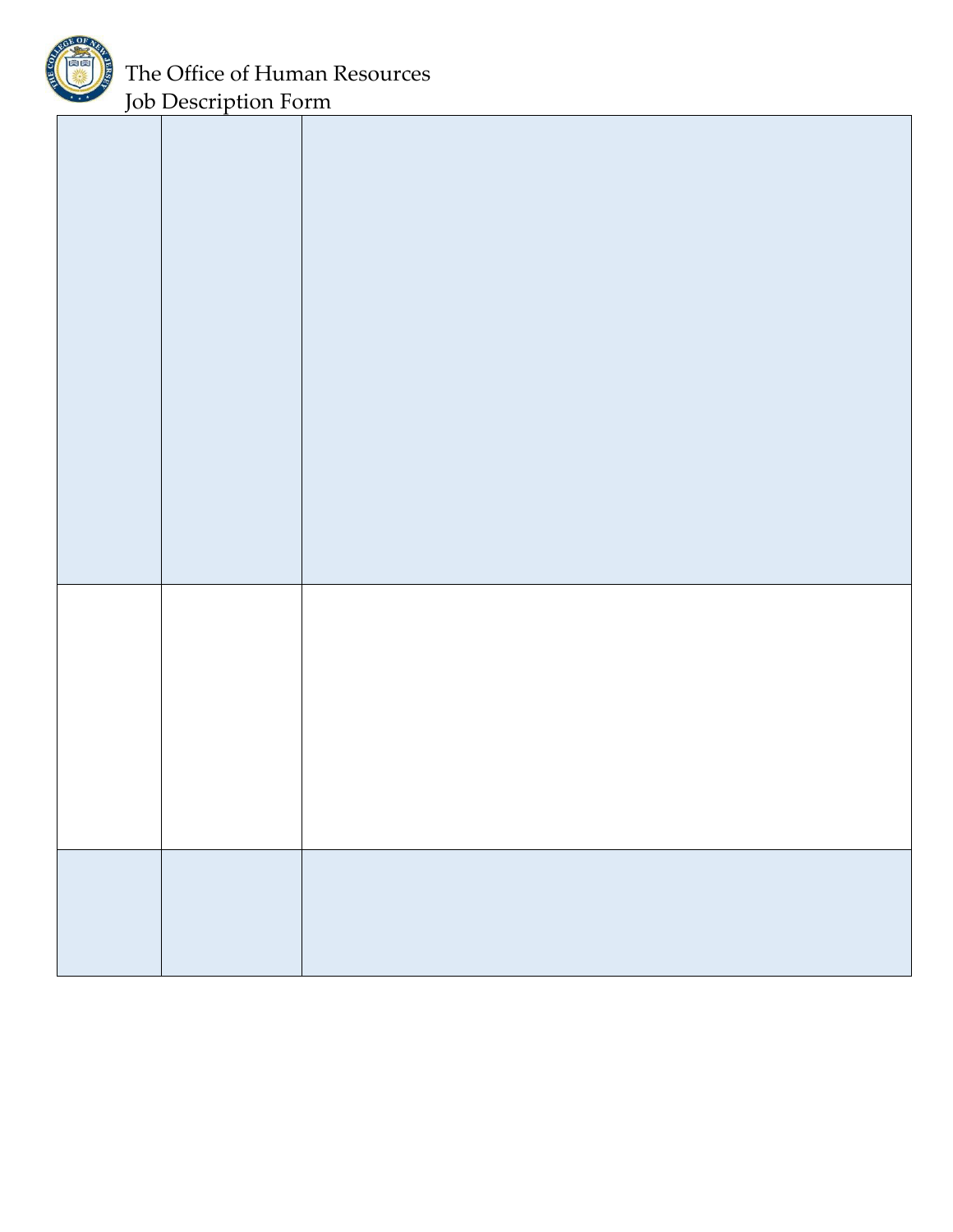

**Supervisory Responsibilities**: List the level of supervision received (close supervisor, works independently, plans and manages own work), then provide details.

| <b>Level of Supervision</b> | <b>Description of Supervision</b> |
|-----------------------------|-----------------------------------|
|                             |                                   |
|                             |                                   |

**Employees Supervised**: List number of employees supervised and their job titles.

| Number of Employees | <b>Job Title</b> |
|---------------------|------------------|
|                     |                  |
|                     |                  |
|                     |                  |

**Qualifications:** To perform this job, an individual must be able to successfully perform each essential duty. The requirements below should be representative of the knowledge, skills, abilities and education. Reasonable accommodations may be made to enable an individual with disabilities to perform essential functions.

|                         | <b>Required Knowledge, Skills and Abilities</b> |
|-------------------------|-------------------------------------------------|
| $\sqrt{1}$              |                                                 |
| $\overline{2}$          |                                                 |
| $\overline{\mathbf{3}}$ |                                                 |
| $\overline{4}$          |                                                 |
| $\overline{\mathbf{5}}$ |                                                 |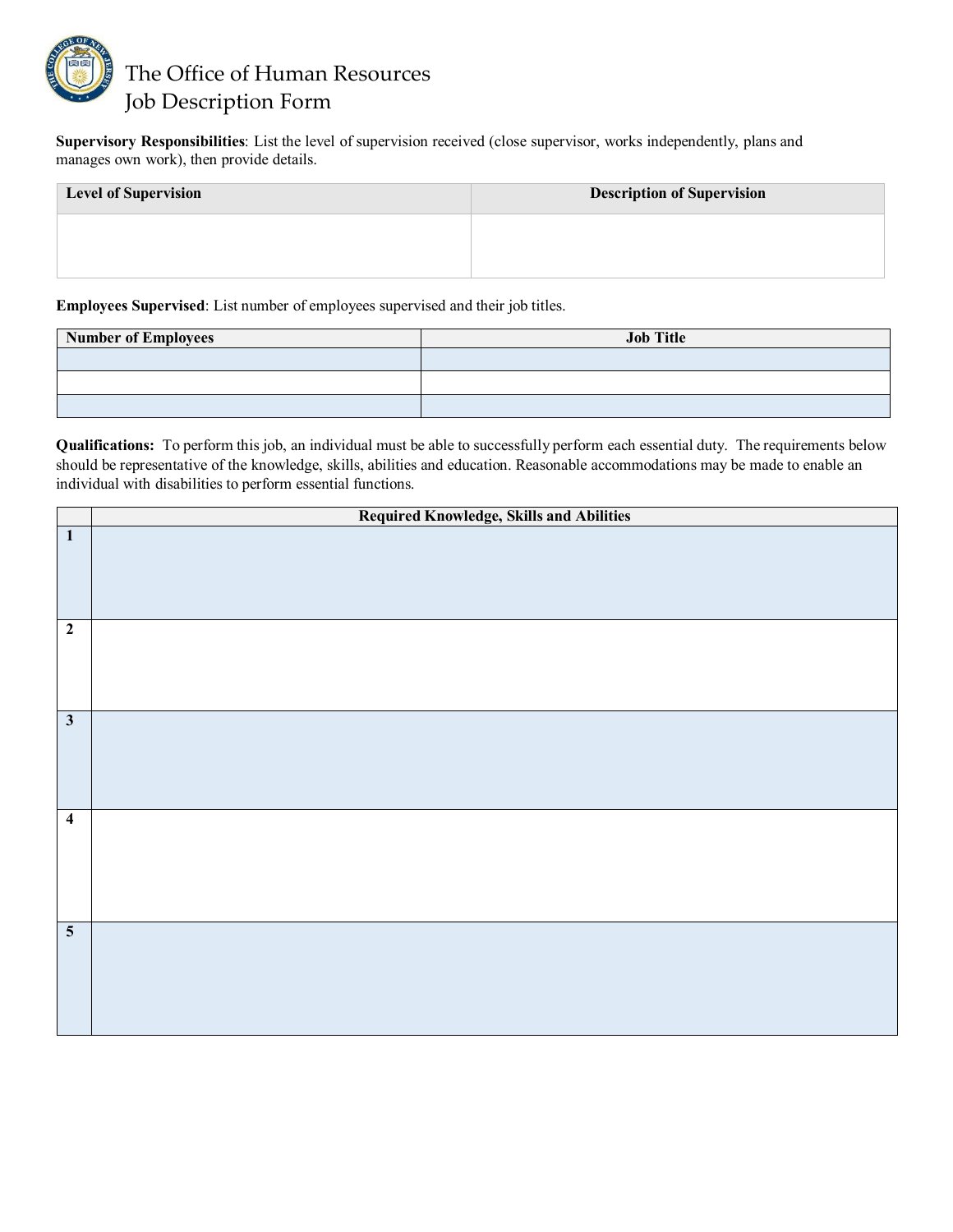

# The Office of Human Resources

## Job Description Form

**Required Education:** List educational requirements of the job.

#### **Educational Degree**

| - 1            |  |
|----------------|--|
|                |  |
|                |  |
|                |  |
|                |  |
|                |  |
|                |  |
|                |  |
|                |  |
|                |  |
|                |  |
|                |  |
|                |  |
|                |  |
|                |  |
|                |  |
|                |  |
|                |  |
|                |  |
|                |  |
|                |  |
|                |  |
|                |  |
|                |  |
|                |  |
|                |  |
|                |  |
|                |  |
|                |  |
|                |  |
|                |  |
|                |  |
|                |  |
|                |  |
|                |  |
|                |  |
|                |  |
|                |  |
|                |  |
|                |  |
|                |  |
|                |  |
| $\overline{2}$ |  |
|                |  |
|                |  |
|                |  |
|                |  |
|                |  |
|                |  |
|                |  |
|                |  |
|                |  |
|                |  |
|                |  |
|                |  |
|                |  |
|                |  |
|                |  |
|                |  |
|                |  |
|                |  |
|                |  |
|                |  |
|                |  |
|                |  |
|                |  |
|                |  |
|                |  |
|                |  |
|                |  |
|                |  |
|                |  |
|                |  |
|                |  |
|                |  |
|                |  |
|                |  |
|                |  |
|                |  |
|                |  |
|                |  |
|                |  |
|                |  |
|                |  |
|                |  |
|                |  |
|                |  |
|                |  |

#### **Required Experience:** List experience requirements of the job.

|                         | <b>Experience Requirements</b> |
|-------------------------|--------------------------------|
| $\overline{1}$          |                                |
| $\overline{2}$          |                                |
| $\overline{\mathbf{3}}$ |                                |
| $\overline{4}$          |                                |
| $\overline{\mathbf{5}}$ |                                |